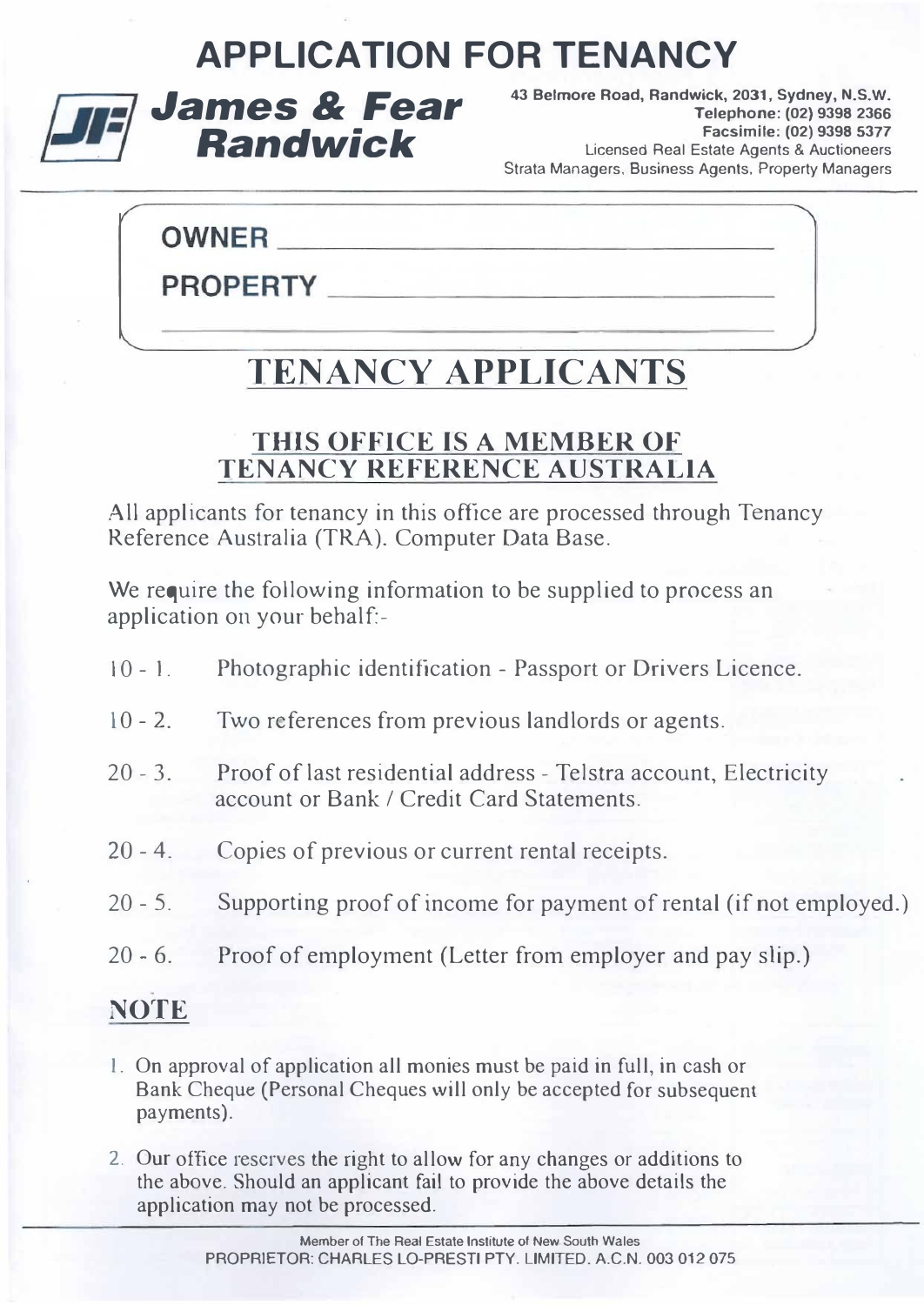# **JIF** James & Fear (Randwick) 43 BELMORE ROAD, RANDWICK

| <b>PROPERTY</b><br><b>DESCRIPTION</b>                                                                                         |                                                        |                  |  |                                                                                             |
|-------------------------------------------------------------------------------------------------------------------------------|--------------------------------------------------------|------------------|--|---------------------------------------------------------------------------------------------|
| <b>RENT</b>                                                                                                                   | $\sim$                                                 | PER WEEK / MONTH |  | FURN. / UNFURN.                                                                             |
| <b>TERM DESIRED</b>                                                                                                           | 6 MONTHS                                               | 12 MONTHS        |  | 2 YEARS OTHER                                                                               |
| <b>APPLICANTS</b><br><b>NAME</b><br>$\mathbf{g}$<br><b>DETAILS</b>                                                            | FIRST NAME: SURNAME:<br>NATIONALITY: COUNTRY OF BIRTH: |                  |  |                                                                                             |
|                                                                                                                               |                                                        |                  |  | AGE: ___________________DATE OF BIRTH: __________________________MARITAL STATUS: __________ |
| <b>CONTACT PHONE NOS.</b>                                                                                                     |                                                        |                  |  |                                                                                             |
| <b>PRESENT ADDRESS</b><br>L/LDRO/AGENT<br><b>REASON FOR LEAVING</b>                                                           |                                                        |                  |  | HOW LONG?:<br><b>PHONE:</b> PHONE: PHONE:                                                   |
| <b>PREVIOUS ADDRESS</b><br>L/LORD/AGENT<br><b>REASON FOR LEAVING</b>                                                          |                                                        |                  |  |                                                                                             |
| <b>EMAIL:</b>                                                                                                                 |                                                        |                  |  |                                                                                             |
| <b>CHECKED BY:</b><br><b>OFFICE USE ONLY</b>                                                                                  |                                                        |                  |  |                                                                                             |
| <b>OCCUPATION</b><br><b>EMPLOYERS NAME</b><br><b>EMPLOYERS ADDRESS</b><br>PREVIOUS EMPLOYER NAME<br>PREVIOUS EMPLOYER ADDRESS |                                                        |                  |  | WEEKLY EARNINGS \$:<br>HOW LONG:<br>HOW LONG:                                               |
| <b>CHECKED BY:</b><br><b>OFFICE USE ONLY</b>                                                                                  |                                                        |                  |  |                                                                                             |
| <b>CREDIT CHECK</b><br><b>OFFICE USE ONLY</b>                                                                                 |                                                        |                  |  |                                                                                             |
| <b>PREMISES TO BE</b><br><b>OCCUPIED BY</b>                                                                                   |                                                        |                  |  | NO. OF ADULTS: NO. OF CHILDREN: CHILDREN'S AGE:<br>ANY PETS: YES / NO WHAT KIND:            |
| <b>BUSINESS/PERSONAL</b><br><b>REFERENCES</b>                                                                                 |                                                        |                  |  | 1. NAME: PHONE NO: PHONE NO:<br>2. NAME: PHONE NO:                                          |
| <b>BANK/CHQ. ACCOUNT</b>                                                                                                      |                                                        |                  |  | BANK: : BRANCH: BRANCH: BALANCE:                                                            |
| <b>MOTOR VEHICLE &amp;</b><br><b>DRIVING LICENCE</b>                                                                          |                                                        |                  |  | OWING: \$ REG'N NO: DRIVERS LICENCE NO:                                                     |
| <b>OTHER ASSETS</b>                                                                                                           |                                                        |                  |  | OTHER: VALUE: \$                                                                            |
| <b>EMERGENCY NAMES</b><br>AND ADDRESSES                                                                                       | ADDRESS: ADDRESS:                                      |                  |  | NAME: RELATIONSHIP: RELATIONSHIP:<br>PHONE NO:                                              |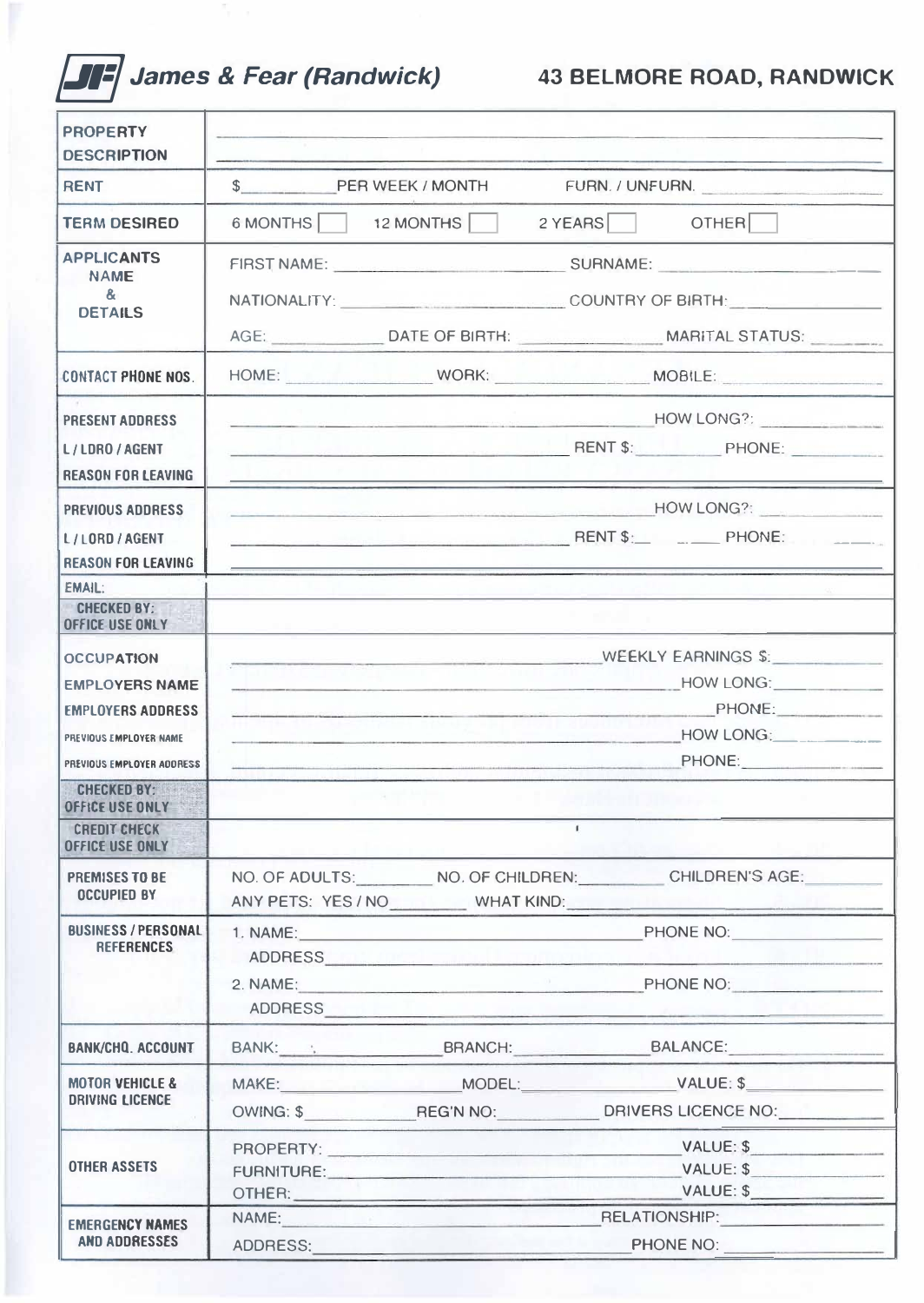### APPLICATION FOR TENANCY



43 Belmore Road, Randwick, 2031, Sydney, N.S.W. Telephone: (02) 9398 2366 Facsimile: (02) 9398 5377 Licensed Real Estate Agents & Auctioneers Strata Managers. Business Agents, Property Managers

## DECLARATION BY APPLICANT

J, the Applicant. hereby apply to the owner of the premises referred to in this form to become the tenant of those premises on the terms and conditions contained in this form and the Residential Tenancy Agreement to be drawn up by the Owner's Real Estate Agent, James and Fear, Randwick, and request that pending consideration of my Application that the premises be reserved in my favour provided a Reservation Fee is paid by myself.

I. the Applicant acknowledge that the payment of one (1) weeks rent is for the purpose to reserve the premises for me for a period of seven (7) days from the date of payment. Should I decide not to proceed or call to sign the lease and supply the information requested within the reservation period, the above reservation fees shall be forfeited to the owner of the premises. Should my application be rejected, the reservation fees will be refunded in full. If accepted, it will be credited towards payment of rent.

I, the Applicant acknowledge that should I decide not to proceed. the above Reservation Fee will be forfeited to the Owner of the premises, calculated on the basis that one (1) day reserved equals one (1) days rent.

I. the Applicant acknowledge that should the Owner decline my Application the above Reservation Fee will be forthwith refunded in full to me. by means of a cheque.

I, the Applicant acknowledge that if the Owner approves my Application the above Reservation Fee will. on completion of the Residential Tanancy Agreement, be credited towards payment of the two (2) weeks rent in advance.

I, the Applicant acknowledge that I will make no claim or demand on, nor commence litigation against the Owner or James and Fear, Randwick, should the premises be found 10 be unavailable due to occupation by anolheroccupier, or if pending repairs have not been completed dueto tradesmen.

I, the Applicant acknowledge that I have inspected the said premises and agree to take tenancy of the premises in their present condition.

I. the Applicant acknowledge that the Application warrants and hereby declares that I am not bankrupt or an undisclosed bankrupt, and that I will notify the Owner or James and Fear, Randwick, in writing within seven (7) days of any such declaration.

I, the Applicant further agree to complete a Record of Inspection Report and to return the same to James and Fear, Aandwick, within seven (7) days of the commencement of the Residential Tenancy Agreement.

1, the Applicant do solemnly and sincerely declare and affirm that the information contained herein is true and correct by virture of the Provisions of the Oaths Act, 1900.

I ACCEPT THAT THE OWNER AND AGENT ARE LIKELY TO CHECK THE INFORMATION SUPPLIED AND AFFIRM THAT THESE INFORMATIONS ARE TRUE AND CORRECT AND I CONSENT TO THEM CARRYING OUT ANY NECESSARY ENQUIRIES.

Applicant's signature: ..................................... ............................... .. .................. Date: .............................. .

#### NOTE:

SECTION 42A OFTHE AUCTIONEERS AND AGENTS ACT 1941 PROVIDES THAT APPLICATION TO REVIEW AN ITEMISED ACCOUNT MAY BE MADE TO THE COUNCIL OF AUCTIONEERS AND AGENTS WITHIN 28 DAYS OF THE ITEMISED ACCOUNT BEING SERVED UPON YOU.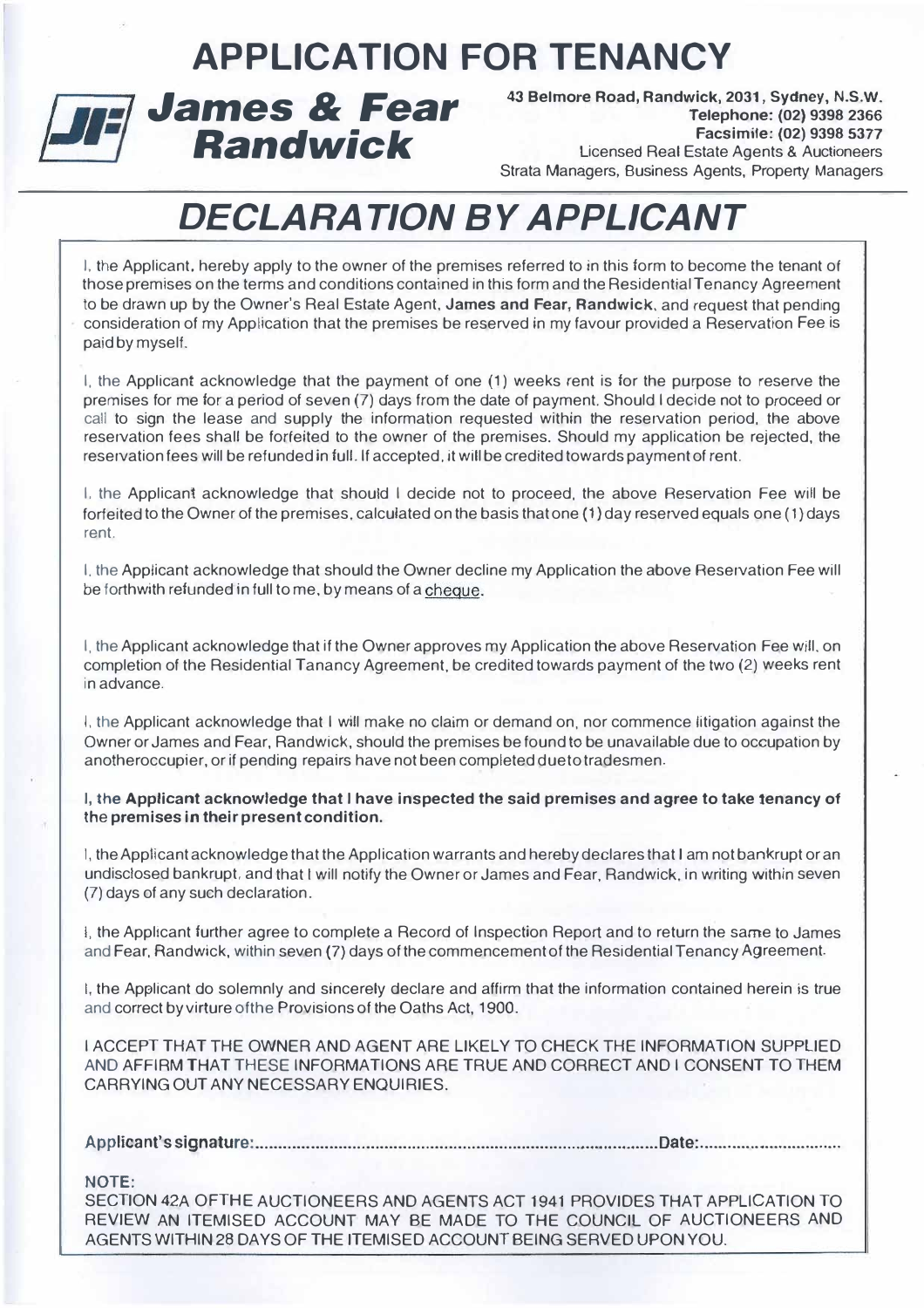

Licensed Real Estate Agents & Auctioneers, Strata Managers, Business Agents, Property Managers

**OUR REF:** 

**YOUR REF:** 

### **IMPORTANT NOTICE TO ALL APPLICANTS**

- Every person over the age of 18 years must complete an application and provide references.
- The application must be completed in full. It will not be processed  $\bullet$ without a photocopy of the following documents:

**PHOTO IDENTIFICATION (driver's license or passport)** 

### **MEDICARE CARD**

**ACCOUNT or INVOICE WITH YOUR CURRENT ADDRESS** e.g. phone, electricity, credit card, bank account.

**PROOF OF INCOME - pay slip or written reference. If self** employed, a letter from your accountant or your last tax return. If unemployed or a student, a copy of your bank statements and/or a letter from the department of Social Security confirming your payments.

**RENTAL REFERENCES** - payment ledger, rent receipts or written references If you have sold your home, please provide a copy of your rates notice or water bill and the selling agent's details.

- This application will take a minimum of 24 hours (once we have all of  $\bullet$ the above documentation) to be processed. Applications are not processed on weekends.
- We do not accept transfers of bonds.
- You are responsible to arrange facilities such as electricity, gas and telephone.
- The agent reserves the right to deny or accept this application. Not further correspondence will be entered into.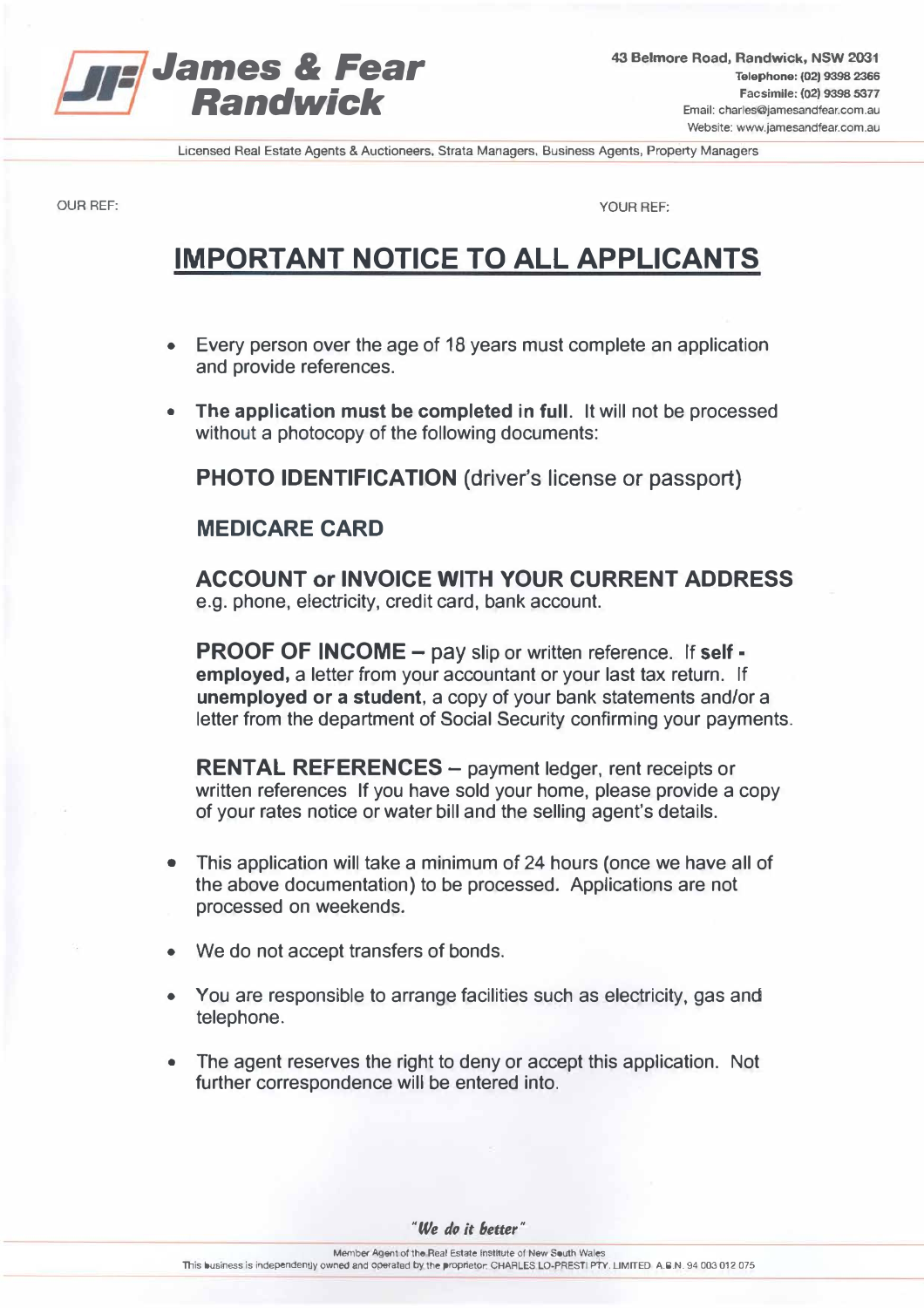

43 Belmore Road, Randwick, NSW 2031 Telephone: (02) 9398 2366 Facsimile: (02) 9398 5377 Email: charles@jamesandfear.com.au Website: www.jamesandfear.com.au

Ucensed Real Estate Agents & Auctioneers, Strata Managers, Business Agents, Property Managers

#### TENANCY APPLICATION IDENTIFICATION

#### OUR REF: YOUR REF:

Before application will be considered, each applicant must provide a minimum of 100 points of 10. At lease one form of 10 provided must have a signature and photo.

| - Driver Licence                  | 30 Points |
|-----------------------------------|-----------|
| - Passport                        | 30 Points |
| - Birth Certificate               | 30 Points |
| - Bank Statement (with your name) | 20 Points |
| - Last 4 rent receipts            | 50 Points |
| - Pay slip/ Letter of employment  | 20 Points |
| - Copy of Utility Accounts        | 10 Points |
| - Creditor or Debit cards         | 10 Points |
| - Rego Papers                     | 10 Points |
| - Medicare or healthcare cards    | 10 Points |

#### If you are home owner, you will need to provide a rates notice.

If you are unable to make the 100 points criteria, please advise our staff for alternative arrangements to be made.

#### PRIVACY ACT 1988 COLLECTION NOTICE

The personal information the prospective tenant provides in this application or collected from other sources is necessary for the agent to verify the applicant's identity, to process and evaluate the application and to manage the tenancy. Personal information collected about the Applicant in this application and during the course of the tenancy if the applicant is successful may be disclosed for the purpose for which it was collected to other parties including to landlords and their advisers, referees, other agents and third party operators of tenancy references databases. Information already held on tenancy databases may also be disclosed to the Agent and lor landlord. If the Applicant enters into Residential Tenancy Agreement, and if the Applicant fails to comply with their obligation under that agreement, that fact and other relevant personal information collected about the applicant during the course of the tenancy may also be disclosed to the landlord, third party operators of tenancy reference databases and/or other agents.

If the Applicant would like to access the personal information the Agents holds, they can do so by contacting JAMES & FEAR RANDWICK at 43 Belmore Rd, Randwick NSW 2031. Phone (02) 9398 2366, fax (02) 9398 5377, email: rentals@jamesandfear.com.au. The Applicant can also correct this information if it is inaccurate, incomplete or out of date. If the information is not provided, the Agent may not be able to process the application and manage the tenancy.

I agree that I have met the 100 Points ID check set out by JAMES & FEAR RANDWICK and agree to the Privacy Act 1988 Collection Notice.

| Signature: |                   |
|------------|-------------------|
| Name:      | Date:             |
|            | "We do it better" |